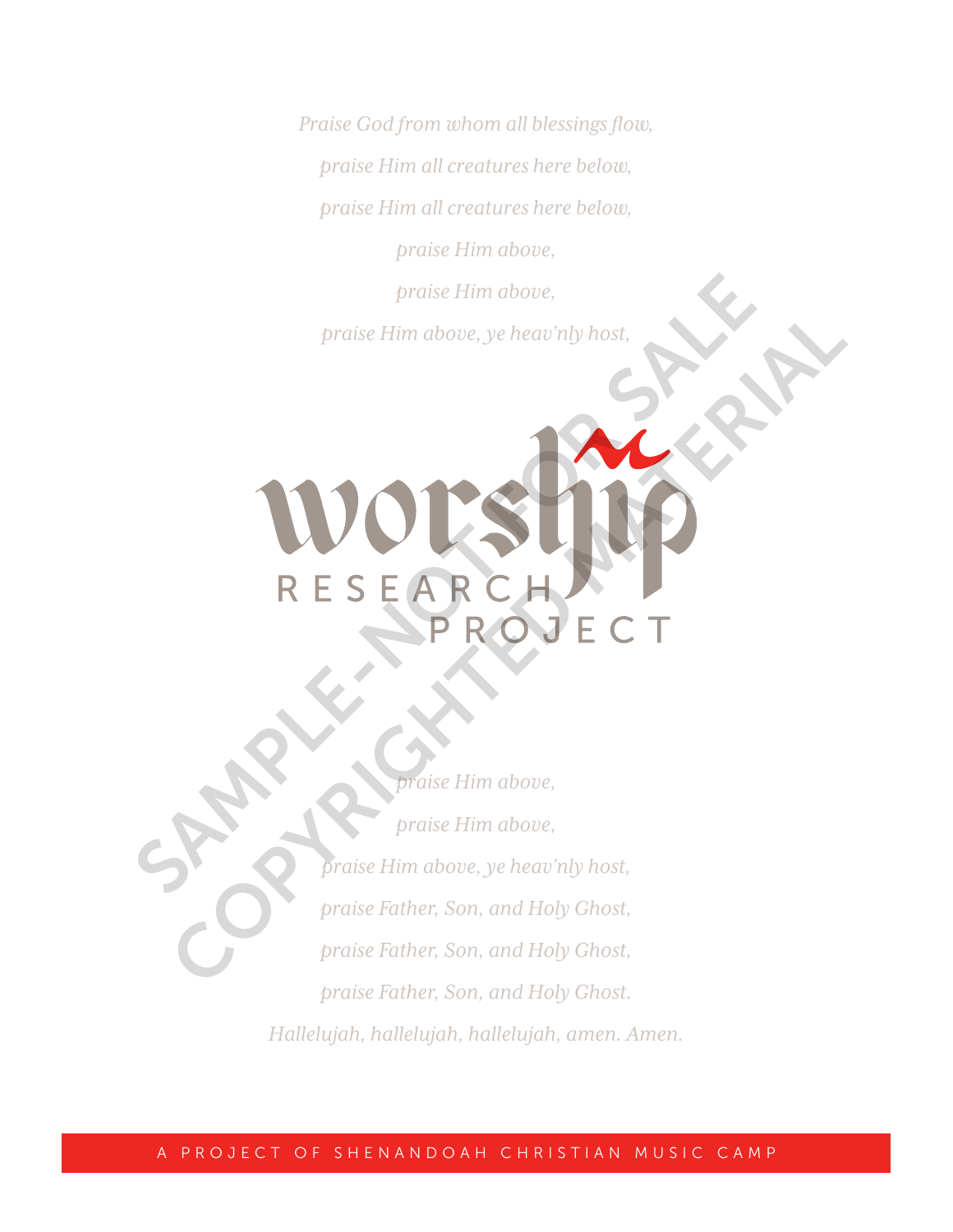## Contents

| Introduction.<br>3 <sup>l</sup>                                                              |
|----------------------------------------------------------------------------------------------|
| Overview<br>$\overline{4}$                                                                   |
| Vision and Aim.<br>10                                                                        |
| $19\,$                                                                                       |
| 30                                                                                           |
| Finding Our Way Through Worship: A Look at Patterns of Worship and Why They Matter<br>$39\,$ |
| Singing in Worship: Why Do We Care?<br><u> 1980 - Johann Barbara, martin a</u><br>43         |
| 49                                                                                           |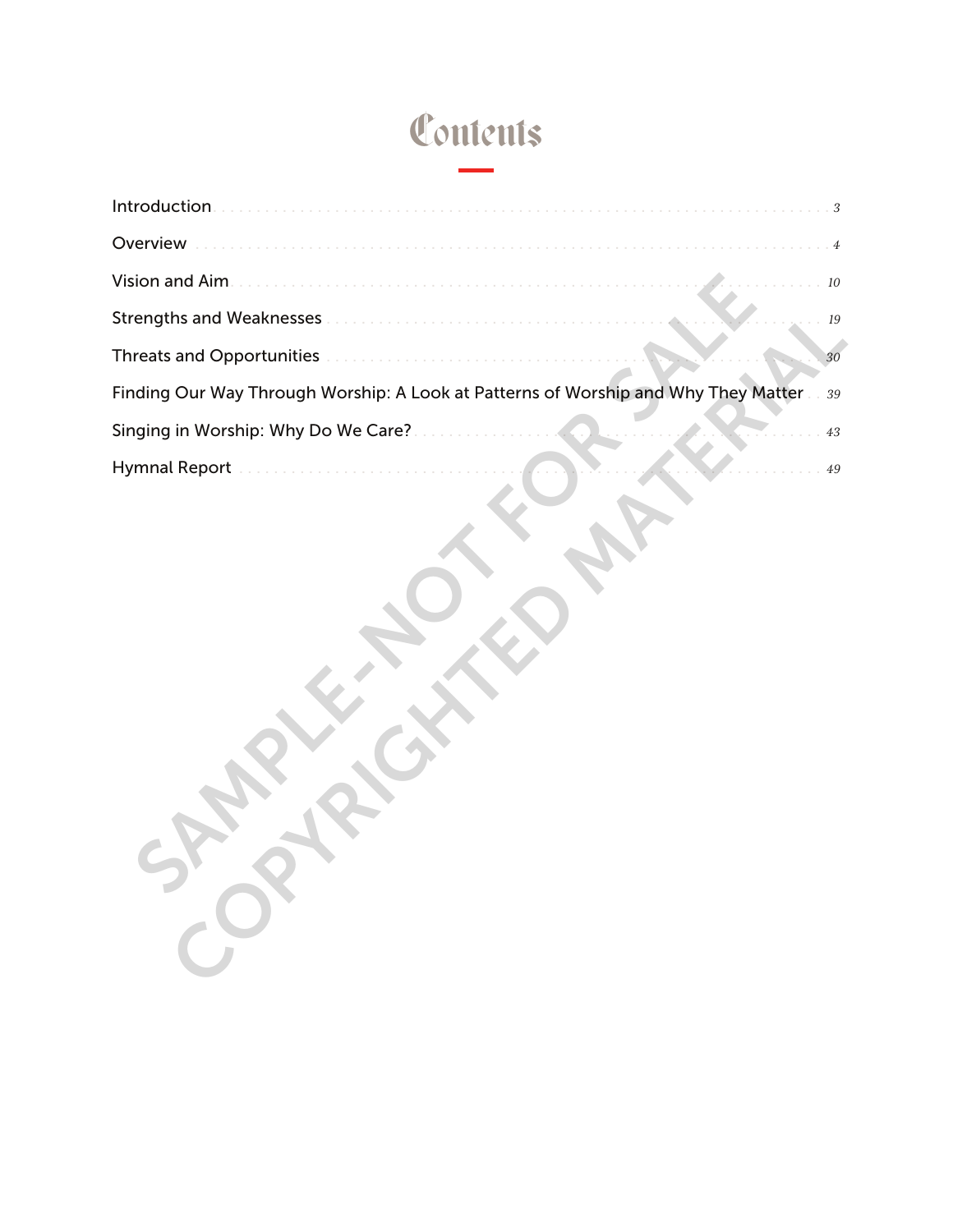# **Introduction**

As an organization involved in music and worship, our desire is to help shape disciples whose music-making reflects Jesus. We believe we will be far more effective if we are working alongside churches, rather than just "doing our own thing." To that end, we initiated a survey to better understand conservative Anabaptist churches, their practices in worship, and their goals. We hope this survey may also be helpful and informative to church leaders and members, allowing them to hear from each other. we are working alongside churches, rather than tradictory perspectives represented in the comparison of comparison and the responses and part, as a window the proportion of the response of the response of the report window

A survey is, by design, intended to be *descriptive*—to give an accurate view of what people believe and practice. However, in analyzing the results of a survey on worship beliefs and practices, we are also working with a lot of *prescriptive* content—with people's beliefs on what is right or wrong, ideal or not ideal. Prescriptive statements are often controversial ones. and one transmission and their geodicines are included to the transmission of the state in the state of the state of the space of the state of the space of the state of the space of the space of the state of this survey ma

These reports are not intended to support particular prescriptive views; however, we see value in hearing and learning from the varying and sometimes contradictory perspectives represented in the survey. These reports can be read, in part, as a window into our learning process, and will therefore contain some views of the report writers. We hope that it will still be possible to differentiate between whose views are being described and between the descriptive and prescriptive content of the survey responses.

We would like to thank the many leaders and lay members who made this research possible by giving us their experience and perspective concerning worship in their home church. We are also extremely grateful to Cari Nolt for her excellent work as research assistant on this project.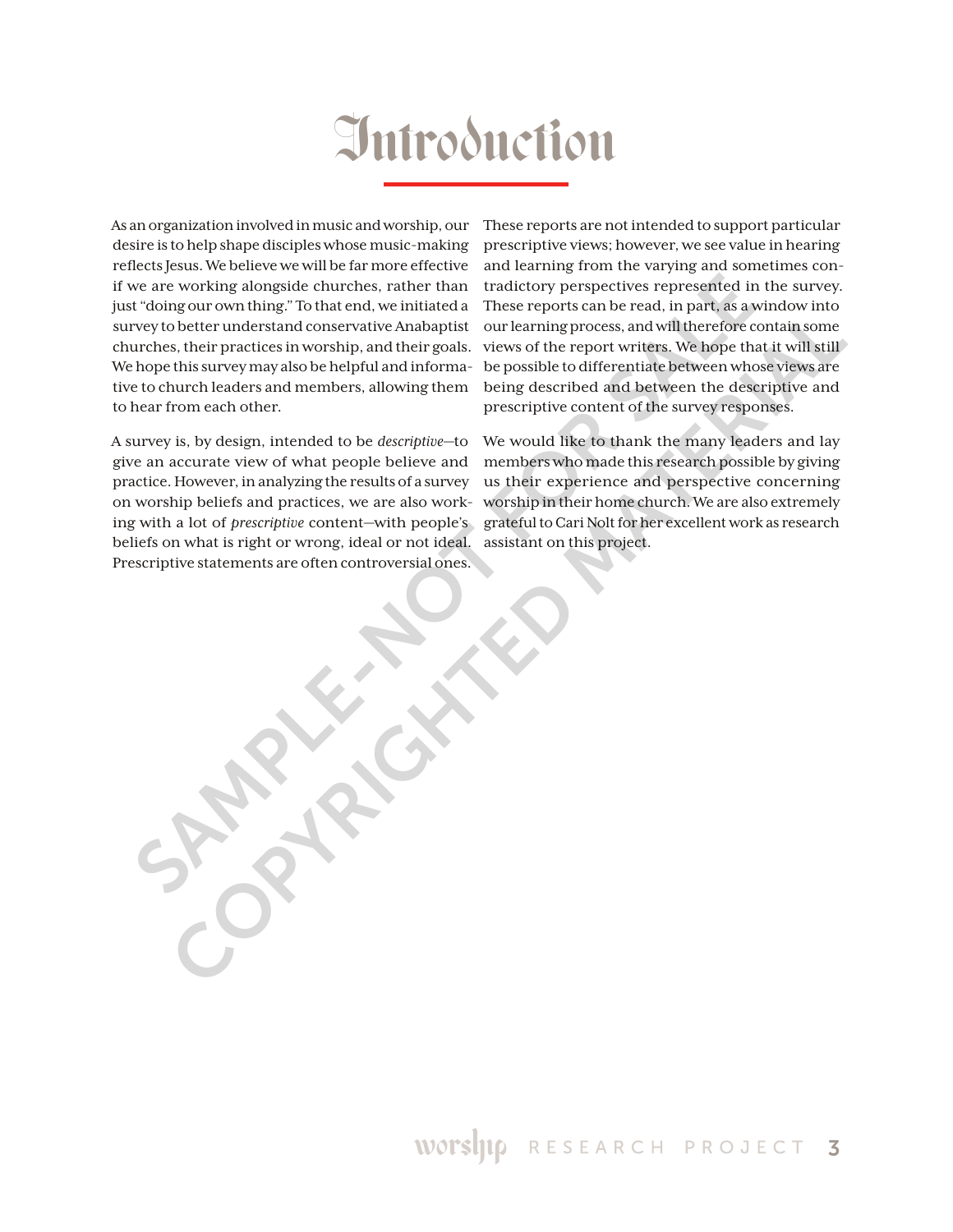# Overview

### Survey Method

In the fall of 2020, Shenandoah Christian Music Camp launched a survey project to discover principles and practices in worship services across the conservative Anabaptist world. This report attempts to provide a summary overview of the survey and of those who responded to the survey. Other reports will then categorize and quote from the survey responses.

The original survey, consisting of forty questions, was available as an online form, a Microsoft Word document, and a hard copy. The survey included questions in the following main categories: basic demographics; the structure, order, and content of the Sunday morning worship service; the strengths, weaknesses, opportunities, and threats of the worship pattern from the survey-taker's perspective; the history and future of the worship pattern; communion; and the congregation's perspective on the worship pattern.

A research assistant emailed and called potential survey-takers and organized survey data as the surveys were returned. A committee then discussed and evaluated survey responses. The first surveys were filled out in October 2020. In the beginning of November, due to feedback we received and due to difficulties with the online format, we revised the survey and changed the online form into a fillable PDF. We included a cover letter to give more context for the survey and shortened the survey by deleting some questions, including the section on communion. With a few added questions, the revised survey came to a total of thirty-two questions. We also widened the pool of survey-takers to include lay members and later especially solicited the input of young people.

After the surveys had been completed, and as we organized material and prepared to write, we saw that the survey did not adequately cover the topic of congregational singing. Therefore, we sent three questions to our survey-takers who had email and received thirty-three responses to the following questions.

- 1. Many of the churches we surveyed indicated that they value a cappella singing. Is this true for you? Why or why not?
- 2. Do you value a certain type of songs (content-rich hymns, experience-rich gospel songs, scripture choruses, etc.)? Explain.
- 3. Why do you value singing together (if you do)? What does congregational singing accomplish that you care about?

As stated earlier, our goal was to hear from a wide representation of conservative Anabaptist groups. Our survey results do indeed represent significant diversity. However, we also recognize limitations. Each survey-taker is only one person representing his congregation, so his answers may not reflect the viewpoint of each member of his congregation. Additionally, the survey results do not represent those groups who did not feel comfortable participating. In short, this report does not provide a comprehensive look at the present-day conservative Anabaptist worship service, but it does give at least a window into current practices, as well as the principles behind them, in many Anabaptist settings today. The initial of the constraints has cample received unity-time responses to the incredible and the constraints has the constraints of the same procedure of the same procedure in while procedure and about the same applicati sin worship services across the conservative<br>controlline-transity of the surveyed nucleated that six worder. This report attempts to provide a<br>1. Many of the curvey solution a cappella singing, is his true to ryon?<br>
thed

The cover letter below, included in the second edition of the survey, offers more details on the project.

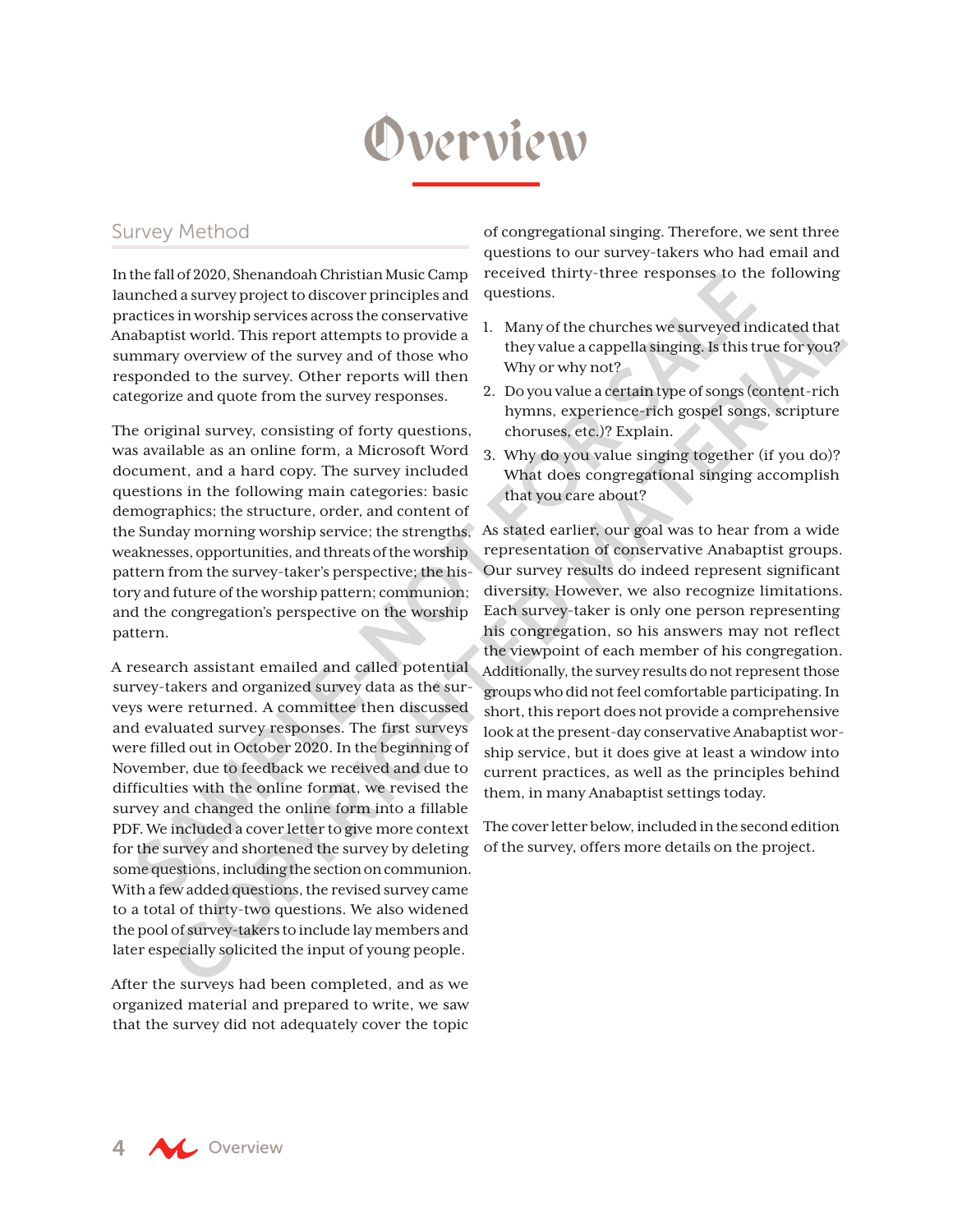In this survey project, we at Shenandoah Christian Music Camp (SCMC) are seeking input from church leaders and lay members concerning the worship services of their congregation.

**Who is SCMC?** SCMC is an organization serving conservative Anabaptist communities by providing training and resources for singing and congregational worship. Stated simply, worship is our response to God. Our vision is communities who understand wholesome music as a core function of a whole and vibrant life and who use music to reflect the beauty and glory of God.

SCMC has a small staff working out of an office in Harrisonburg, VA. We are led by a board of directors. SCMC holds music camps (when there is no pandemic) but is also wanting to develop resources for churches, schools, and families. "on the ground" in order to stay closely in touch Some resources currently in process include an elementary school music curriculum and several song books. We also recently printed a basics of music curriculum for congregations and schools. For more information about our board, our mission, and what we do, please download this booklet.

**What are we after?** Through the surveys, we are wanting to hear from churches we serve currently, but we'd also like to hear the perspective of churches we don't serve, as they have something to say that we need to hear. A committee is working to read and consider the surveys; eventually, we hope to compile and report some of what we hear from you. (All survey-takers will receive a copy of that. Published responses will be anonymous unless we have your permission to include your name.)

We also hope these survey responses will guide us in continuing to develop resources, particularly for the singing part of congregational worship. These might include writing songs and hymns, putting scripture to music, and considering how these would fit in the flow of a service. It could also include such things as hymn backgrounds or a sequence of songs and scripture readings. We're not entirely sure what these resources would look like, which is why we are asking for input. We are not trying to push resources that aren't wanted or helpful. We hope to hear whether and where there is a sense of need in this area. We don't think that every church will want or need these resources, and that is fine. We want to serve where there is need.

Finally, we are wanting to get to know people with real congregational life. We want to help provide resources that are useful and connective and that congregations can choose to draw upon at their discretion. We are not seeking "professional" worship, but to help bring focus and depth. This is not intended somehow to look past lay participation, but rather to encourage it. We especially hope to be of service to those who want to nurture growth in congregational worship but have limited time or experience for developing their own resources. If any questions on the survey feel too invasive, please feel free to skip them. Your feedback, whether enthusiastic or cautious, is welcome and desired. Please feel free to send additional comments, questions, or concerns to me directly at \_\_\_\_\_. Who is SCMC? SCMC is an organization serving the<br>fits gescript the coust of a service. It comissions provide the sound of the<br>forest constrained the voltage response of singing and resources for singing and<br> $\frac{1}{2}$  of a servative Analogitis communities by pro- also include such things as hypm backgrounds or<br>experimental and resources for singing and a sequence of songs and scripture readings. We respect<br>to the comparatory in State simply

For the growth of the kingdom, Wendell Nisly, *Executive Director*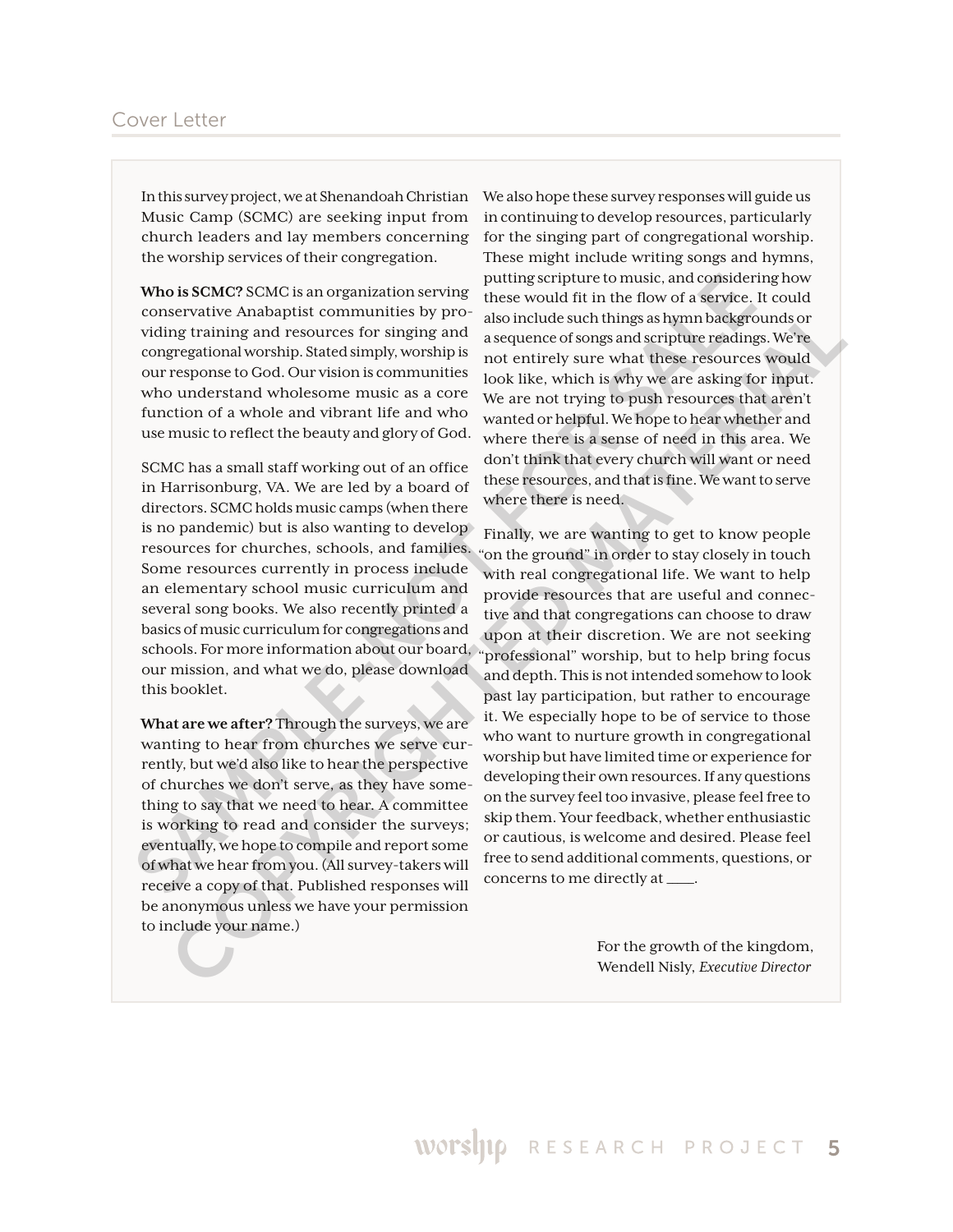# Sample: not all pages are included. To purchase, visit musiccamp.info/shop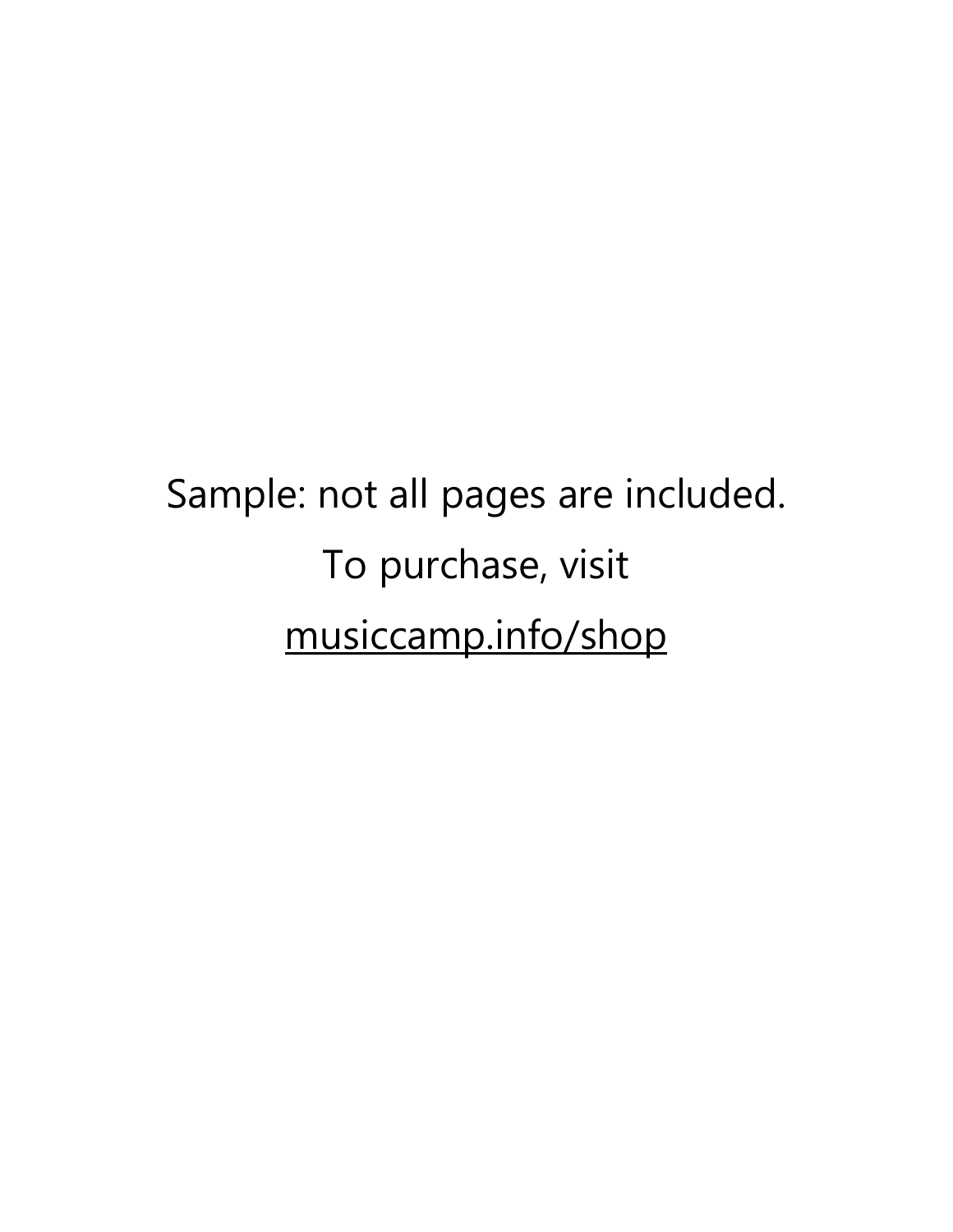# Vision and Aim

### Introduction

One of the key questions in the survey was,"What is the vision and aim of the Sunday morning worship service? What are you trying to accomplish?" The majority of those who answered this survey question were church leaders, but there were also song leaders who answered from their perspective and lay members who either articulated their perception of their leaders' perspective or their own vision for a Sunday morning worship service. The answers to this question are separated into the following categories.

- 1. Worshiper to God
	- A. General
	- B. Connection with God and Experiencing His Presence
	- C. Communal Worship
- 2. Worshiper to Worshiper
	- A. Preaching, Teaching, and Instruction
	- B. Encouragement, Edification, Challenge, Building Up, Feeding the Flock, and Discipleship
	- C. Conviction
	- D. Preparation for God's work
	- E. Fellowship and Unity
	- F. Intentional Participation
	- G. Obedience to Scripture and Faithfulness to Tradition
	- H. Welcoming Atmosphere

### Worshiper to God

### GENERAL

 $\rightarrow$  To ascribe honor to God by declaring his greatness and goodness in prayer and singing. To learn about God and how to live as His children through the

teaching, preaching, and discussion of Scripture. (Nolan Martin, PA)

- $\rightarrow$  Worship—pointing to God as worthy. (Stan Nisly, KS)
- The edification of the brothers and sisters (which includes reminding us of who God is and who we are), preparation of the saints for service, and the glorification of the Father. (Jamin Yoder, IN)
- Our focus is first on worship; our Father is totally worthy of our worship in Spirit and Truth. We love to sing. . . . Then there is the preaching of the Word; we endeavor to feed a balanced diet. (Perry Miller, TN)
- If The aim of the Sunday morning service is the glorification of Christ through the public proclamation of his Gospel, and the faithful call for humankind to enjoy God through the reconciling work of Christ. This is principally expressed through the public reading and faithful exposition of the Word, delivered (ideally) to hearts that have been prepared by the Spirit through the ministry of prayer. The heart is prepared for the ministry of the Word by the Spirit's agency, especially invoked through the worship of prayer, song, witness (testimony), and corporate intercession. (Anon., ON) e of the Key questions and the summing to the serve the serve the serve to the serve to the serve to the serve to the state point of the burder State in the state point of the burder State in the state point of the state i What are you triving to calculate remainding us of who God is and who we<br>
yo of those who answered this survey questing the include semination of the samis for service, and the<br>
ee church leaders, but there were also song
	- As a lay music leader, to allow the congregation to perceive the glory/beauty of God through song. (John Mark Sandoval, KS)
	- $\rightarrow$  Worship-obviously this one is a primary function when the church is gathered collectively. We have historically given less attention to this one than to the following one—instruction—and efforts to increase our "worship time" at the expense of "instructional time" have met with some raised eyebrows and a fear that we will move toward an increasingly shallow approach that emphasizes emotion and feeling rather than solid instruction. (Javan Bender, SC)
	- Intentional corporate worship—worship and honor of Christ. Recalibrating our hearts as lovers of God. Confessing our idolatry through the week and renewing our love, reorienting our desires,

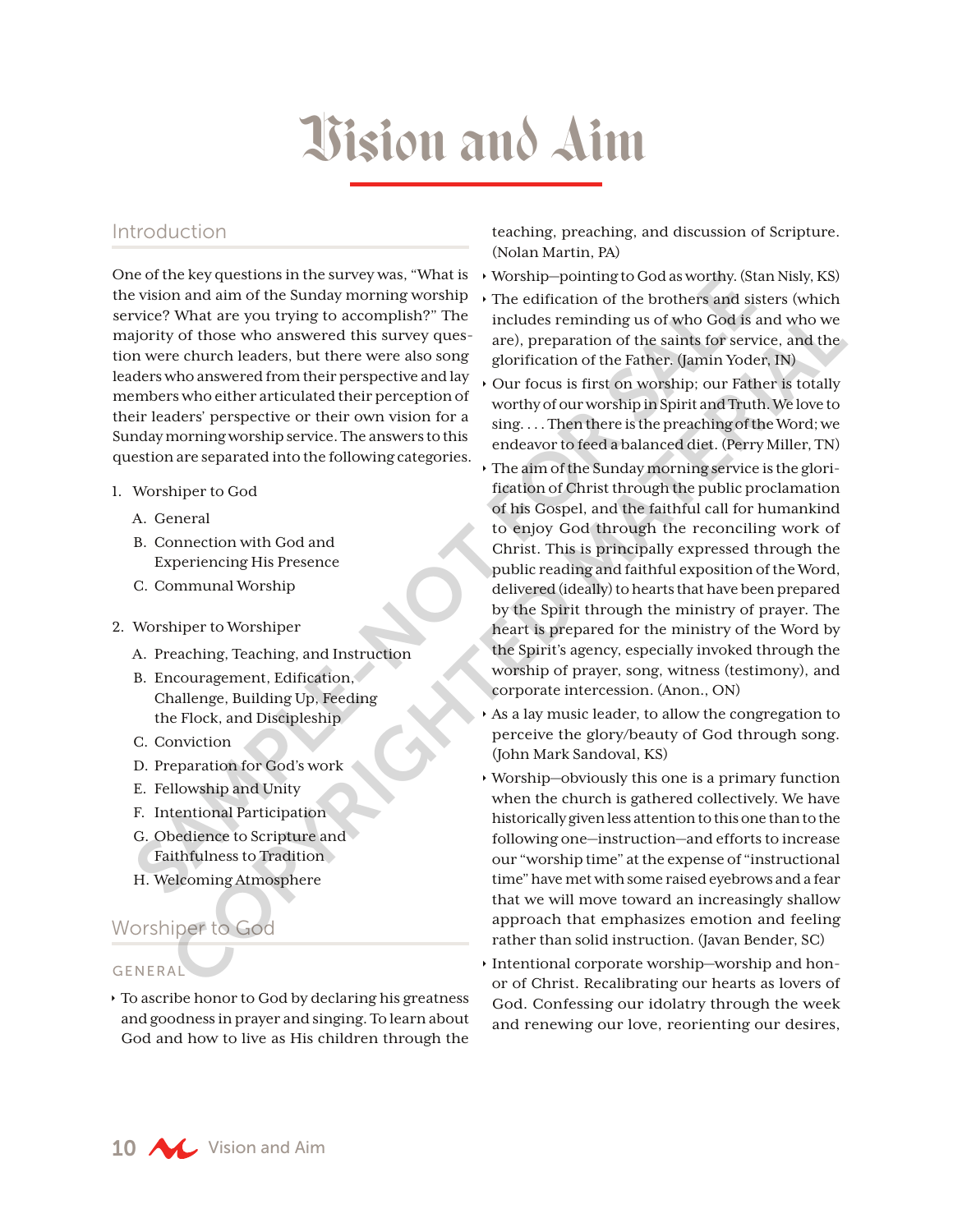# Strengths and Weaknesses

### INTRODUCTION

"What strengths and weaknesses do you observe in 1. Singing your pattern of worship?" From the answers we received to this question, the top four categories that emerged were singing, lay participation, engagement, and routine/predictability (along with their counters, flexibility/spontaneity).

Because strengths and weaknesses are often closely intertwined, the same element can be both a strength and a weakness. For example, one survey-taker wrote:

Traditional service: I see this both as a strength and a weakness. It is a strength in that people know what to expect of the service and how to fill their roles. However, it is a weakness in that people fall into a rut and go through the motions of the Sunday morning worship. . . . Because our service is always conducted in an exact way, it feels like little thought is put into the service—thinking specifically of the worship part of it, not the sermon. (Anon., PA) Ir partier or worstnipy "rorm in a masswer set and the simulation and Contribution<br>
trigradero do this question, the top four categories that 3. Engagement<br>
recrete do this questicality (long with their counters,  $\frac{1}{2}$ Were singing, lay participation, cropagement, 4. Routine and Predictability, Spontancity and<br>time/predictability/slong with their counters,<br>5. Preaching and Teaching<br>1/y/spontaneity).<br>5. Predicting and Teaching<br>strengths a

Similarly, one deacon noted that a strength is their highly valued and anticipated group discussions, but that a weakness is the lack of involvement in the testimony portion of their service. Both are in the category of lay participation, but in one portion of the service it is a strength, and, in another portion, it is a weakness.

Because this question deals with both positives and negatives, we ask you to read with grace. This is not an attempt to create conflict or to spread criticism; it is an attempt to allow these survey-takers to speak to each other and to you. We hope this will be a means of strengthening both what is weak and what is strong, so that Christ's name will be glorified, and his church will be prospered.

### OUTLINE

- 
- 2. Lay Participation and Contribution
- 3. Engagement
- 4. Routine and Predictability, Spontaneity and Flexibility
- 5. Preaching and Teaching
- 6. Fellowship, Diversity, and Unity
- 7. Focus and Flow of Service
- 8. ScriptureGeneral
- 9. Conclusion

**Note:** To make reading more user-friendly, we took liberties to edit quotes and to adjust the spelling and wording without changing the meaning. We also segmented quotes when different parts of the quote were applicable to different categories.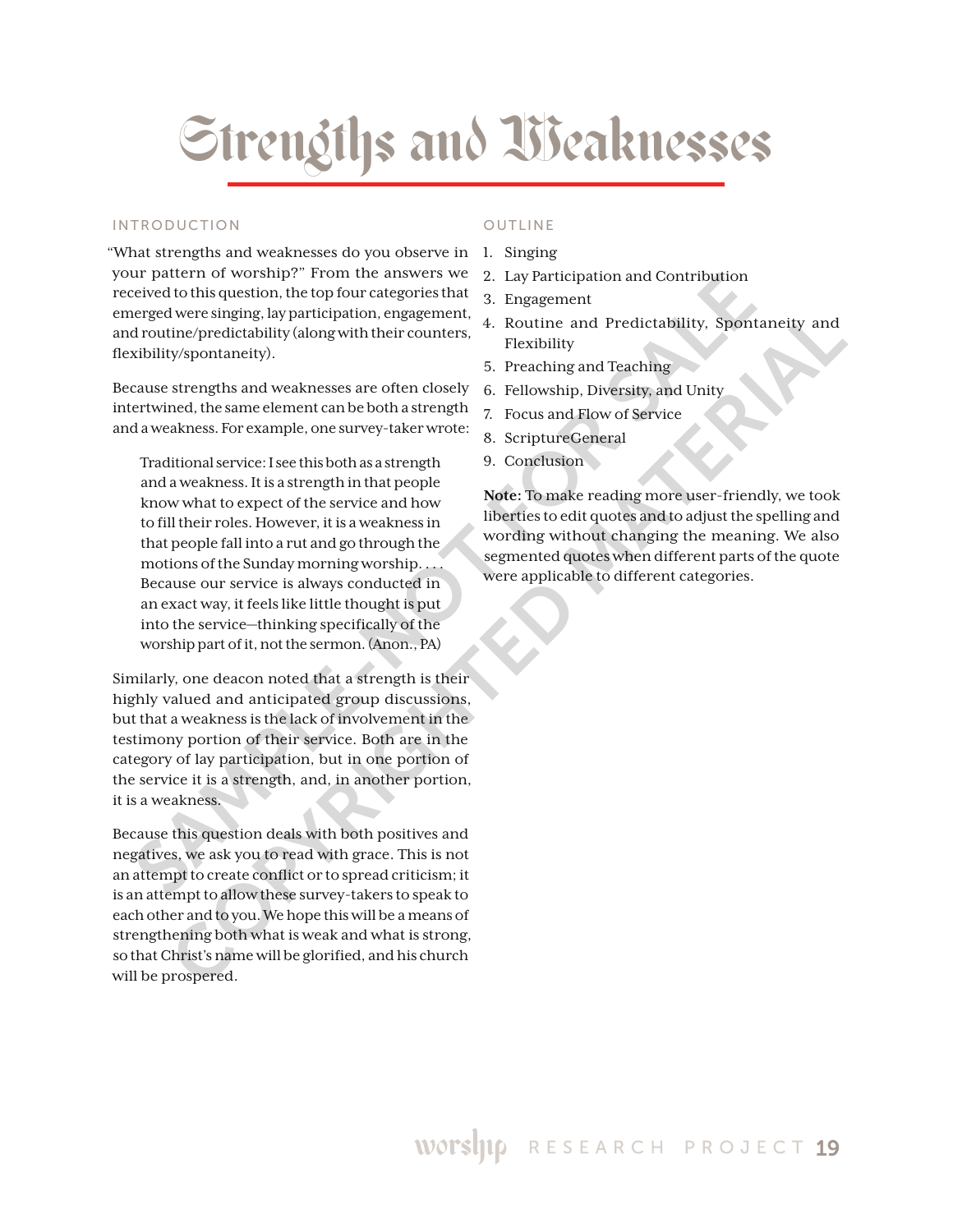# **Threats and Opportunities**

### INTRODUCTION

When observing opportunities to change, it can be a challenge to differentiate between opportunities for godly growth and changes for less noble reasons. A similar challenge is to clearly see the most significant pressures and threats to the things we value. To help shed light on needs in these areas, we asked, "What opportunities and threats do you think are present for your congregation?" in the context of congregational worship. By drawing attention to the places where others see potential danger and opportunity, our hope is that we might also be stirred to renewed imagination and action in these areas. Final endependent product and the state of the state of the state of the state of the state of the state of the state of the state of the state of the state of the state of the state of the state of the state of the state Analogo is to clearly see the most significant<br>
the angulary (siden and three acts we also said threats to the things we value. To hen singing, (folm Miller, IN)<br>
and threats in these areas, we asked, "What + Congregation

### OUTLINE

- 1. Music, Singing, and Hymnals
- 2. Outreach and Ministry
- 3. External Influences
- 4. Complacency/Passivity/Casualness
- 5. Community and Connection
- 6. Incorporating New Forms/Development
- 7. Miscellaneous

**Note:** To make reading more user-friendly, we took liberties to edit quotes and to adjust the spelling and wording without changing the meaning. We also segmented quotes when different parts of the quote were applicable to different categories.

### Music, Singing, and Hymnals

### OPPORTUNITIES

- I think we should consider taking our worship experience into the town somehow. Maybe spread out as smaller groups every once in a while in an attempt to share what we love with the less fortunate. Our singing would be a big part of this. (Daniel Horst, ON)
- **Our congregation has a history of high involvement** in and love for singing. It's a challenge to pass on that passion to a generation of youth. (Joseph Miller, MO)
- $\rightarrow$  We have multiple gifted song leaders, and a congregation that enjoys learning new songs. All members participate. (Mark Miller, OH)
- Quality music in the home is important to build appreciation for quality music in congregational singing. (John Miller, IN)
- Congregational/church singing is obviously a beautiful opportunity for the body of believers and our visitors to be led to experience God in an ordinary worship setting. I'm convinced this is so vital in our day and age. (Peter Reimer, Belize)
- $\rightarrow$  We do have a number of people in the congregation who are gifted and called in multiple genres of music—from folks who regularly participate in [a choir] to folks interested in more contemporary expressions (a cappella and otherwise). Several of these are well-positioned to help develop a stronger culture of music at [church]. (Anon., ON)
- In the way of opportunities, I see training in the skills of public speaking, Bible study, music, etc., as a powerful way for leaders and members to learn to better serve each other. (Deborah Shank, VA)
- I believe we have opportunity to teach a lot more knowledge and understanding in worship/music. Our people are open and excited to learn. (Adolf Unger, AB)
- Our church's leadership team would welcome more investment made into our worship, especially our singing. I received a green light to introduce your congregational curriculum, *Draw Near*, the end of this month and will see what type of reception there is to offering the rest of the course. (Daryl Weaver, PA)
- $\rightarrow$  Music education (especially for our older members). (Jamin Yoder, IN)
- $\cdot$  Our biggest opportunity is unity among us and a desire to learn right music skills and elevate the quality of our singing. (Kevin Leis, ON)
- Not all members seem to understand that singing is a part of a Kingdom community—not just "my thing" or a "devotional Sunday morning exercise."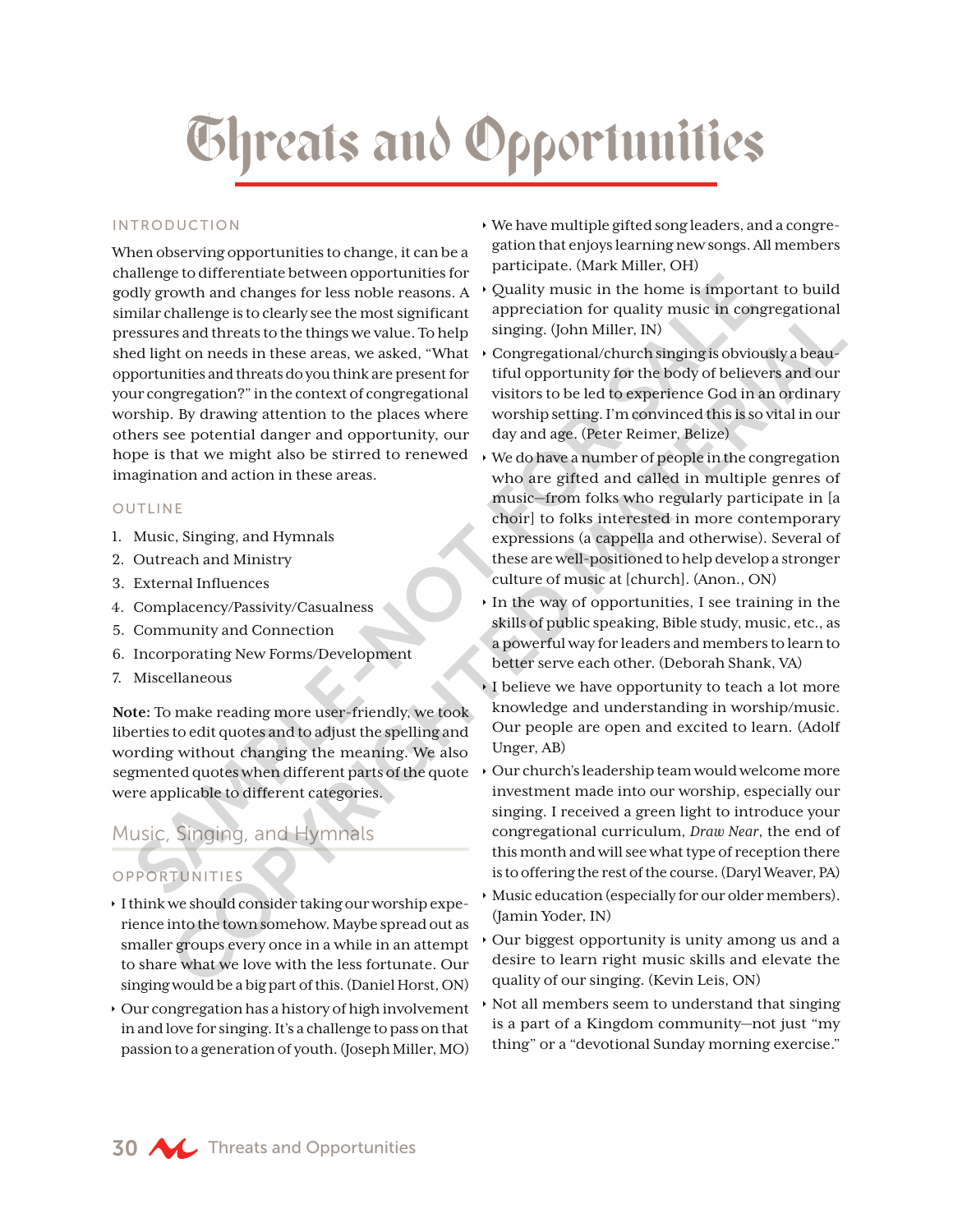# Finding Our Way Through Worship

A Look at Patterns of Worship and Why They Matter

### *Kyle Stoltzfus*

Many times, when we talk about a Sunday morning a Sunday-morning service. What happens when, service, we focus on the content of the service: the words said or sung and what we thought or felt about them. We less frequently notice (though we sometimes offer a preview of the "order of the service") the pattern or order of the service. The pattern we choose for our service may at first seem unimportant compared to the ideas communicated through speech or song or how we feel about them. Our worship patterns, however, affect more than just the content of worship. Since we are created in a way which connects the activities we do with our bodies to the kinds of things we learn to love, the pattern of worship matters as well. The things we do with our bodies, whether kneeling for prayer, standing to sing, opening and closing our Bibles, and the order in which we do these things eventually shapes our souls.<sup>1</sup> Without it being explicitly said, the pattern our services follow highlight one activity or another as being significant, invite or discourage congregational participation, and associate a congregation's worship with a certain tradition, whether that be Old Order or revived, Roman Catholic or Reformed, high Anglican or low. my times, when we talk about a Sunday morning a Sunday-morning service. What happent with the service is a sunday morning and what does this highlight as important suide of the service of the service. The and what chose i we focus on the content of the service: the<br>
we focus on the content of the service: the<br>
and what does this highlight as important? Then, the cost of the service of<br>
the service we operator of the solution of the solutio

This report has two foci. First, we focus on the activities of worship and when they occur during and what does this highlight as important? Then, we focus on who participates in the service. Who is involved, and what priorities or commitments does this reveal? Drawing from survey responses, I will offer the pattern of a generalized Sunday-morning service followed by evaluation.<sup>2</sup> My claim is that, while there are many different patterns of worship represented in the survey, the general pattern assumes the priority of preaching: the sermon. With that said, it is hard to overlook the significance of congregational participation indicated by most worship practices. This is especially true when we consider the significant role congregational singing takes in many Sunday-morning services. So, in addition to being preaching-organized, the typical service represented in the survey is congregationally-oriented.

### Grasping for a "Typical" Service

A typical Sunday morning service opens with a call to worship. The call may include a few words of welcome, but, more significantly, it immediately incorporates the congregation into the service with several songs. Worshipers from non-Anabaptist traditions might notice that the call to worship is unadorned with

- 1 One of the distinguishing characteristics of Christian worship is its attentiveness to the pattern of worship as well as its content. The worship patterns we use matter because the things we do with our bodies matter. Putting it plainly, we do not always think about the things we do with our bodies, and yet the things we do form us, whether we think about them or not. When Paul directs Timothy in 1 Tim. 4:13 to "Until I come, devote yourself to the public reading of Scripture, to exhortation, to teaching" (ESV), he is prescribing certain activities to be included as part of Christian worship. Hebrews 10:25 envisions Christians who first "forsake not the assembling" and "exhort" each other during their worship. This is in contrast to the heterodox Valentinian Gnostics, whose disembodied spiritualities made such things as assembling as a congregation, much less whether or not to read Scripture together, accessories to their spiritual lives, at best!
- 2 The problem with this sort of generalization is how it runs roughshod over patterns which do not fit the mold—and there are many! Because of the variety represented in the survey, it may not be an exaggeration to claim that the organizing pattern of conservative Anabaptist worship is something other than a pattern. I mean that a desire for worship in Spirit and truth, aspiration to enjoy God's presence in encouragement and conviction, or a bent toward congregational participation may be just as critical as a prescribed pattern.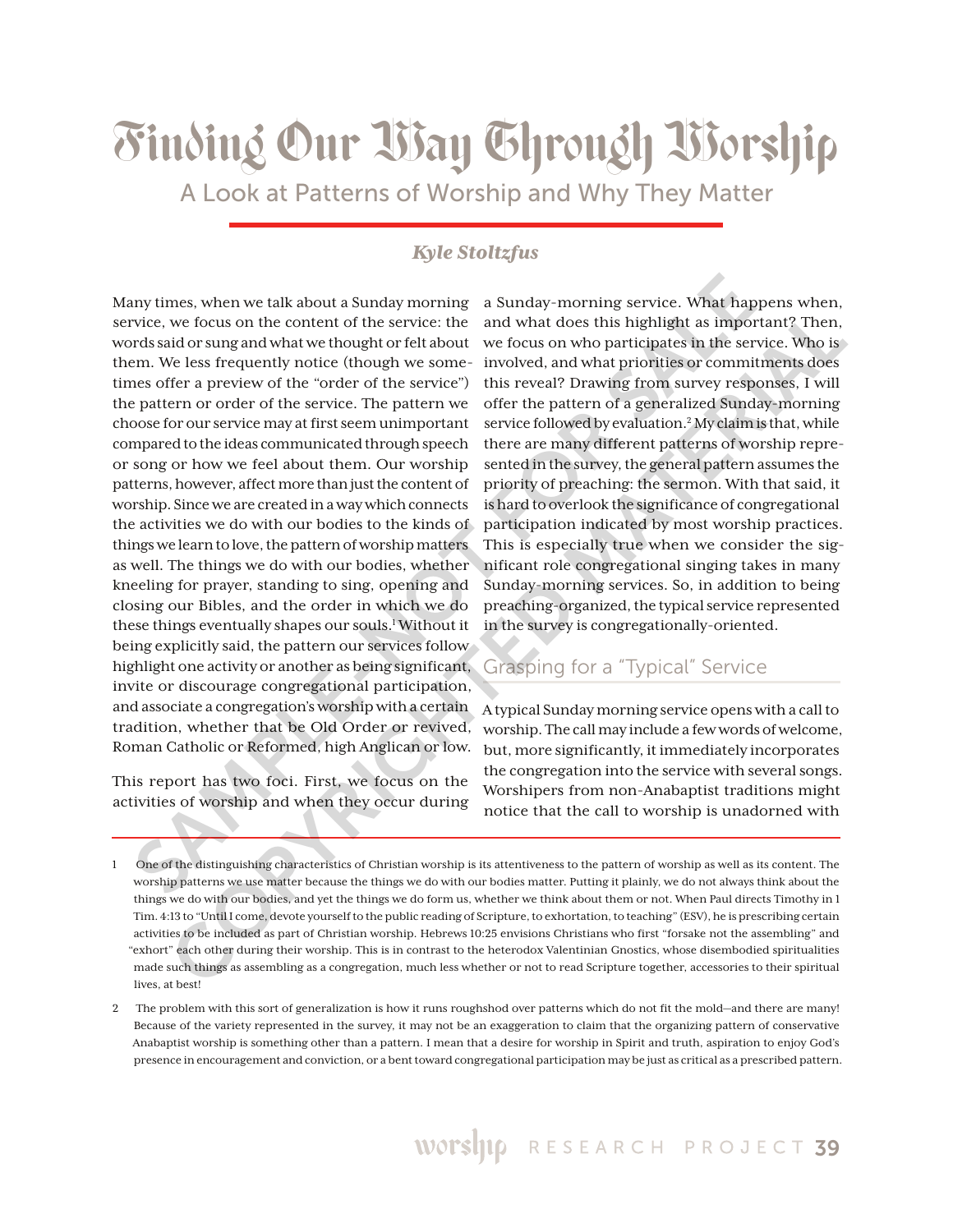# Singing in Worship: Why Do We Care?

### *Wendell Nisly*

### Background

Among survey participants, there is broad appreciation for singing as a valuable and necessary part of worship. But why is singing valued?

Most of us would have a few quick answers to that question, but if we probe beneath the surface, we may find a deeper understanding into why conservative Anabaptists care so much about singing. A number of values emerged in the survey, some prominent and others less so, that provide insight into why Anabaptists value singing so highly. This knowledge may help us evaluate, protect, and shape our singing now and in the future.

In the survey results, three of the broadly held values for worship services are congregational participation, unity, and worship. As we will see, congregational singing is believed to nurture and promote these three key values.

### Participation

Congregational participation is highly valued among survey takers. Some hope to resist the consumer mentality that is prevalent in the broader Western culture:

There's a lot of work to be done on the idea of worship and attending church as a participant rather than a consumer. (Daryl Weaver, PA)

There is in some ways a good sense of participation rather than consumption, but I do feel our structure and events can easily allow or encourage more of a receptive attitude than a contributor's attitude. (John Perfect, VA)

Some respondents emphasized that the congregation is an interconnected body, not simply a gathering of individuals. In this view, the congregation is not only more than the sum of its parts—it is as different from ordinary gatherings as a man and a woman are different from a husband and wife.

I don't want us to lose the current amount of participation that we do have. New Testament gatherings of the body are *gatherings of the body*, not some mandated meeting of God in a designated space. (John Perfect, VA, emphasis original)

[Regarding our vision for worship,] various members would give answers involving the idea of "worshiping together" (which I would distinguish from communal worship). I personally feel . . . that the Sunday morning service ought to be strongly participatory and to some degree spontaneous in order to deliberately capitalize on the power of gathering to build our sense of corporeal community. As worship leaders, we've had conversations with [our leaders], and will be having more in the future about ways of consciously strengthening our corporate worship, especially our congregational singing. (Christopher Good, ON)  $We model I Nisly  
\nlong systems, there is broad appreci-  
\nnon for singing and the necessary part of  
\non for singing as a valuable and necessary part of  
\non for singing as a valuable and necessary part of  
\n
$$
S\text{min}(\text{mod} \, \text{mod} \, \text{mod} \, \text{mod} \, \text{mod} \, \text{mod} \, \text{mod} \, \text{mod} \, \text{mod} \, \text{mod} \, \text{mod} \, \text{mod} \, \text{mod} \, \text{mod} \, \text{mod} \, \text{mod} \, \text{mod} \, \text{mod} \, \text{mod} \, \text{mod} \, \text{mod} \
$$$ Found encourage more of a receptive altitude than<br>
a contributor's attitude (folm Perfect, VA)<br>
is risinging as a valuable and necessary part of<br>
Some respondents emphasized that the congregation<br>
But why is singing valued

One of my personal visions is to foster a deeper awareness and appreciation of the spiritual significance of community and corporate activity. The voluntary act of gathering with